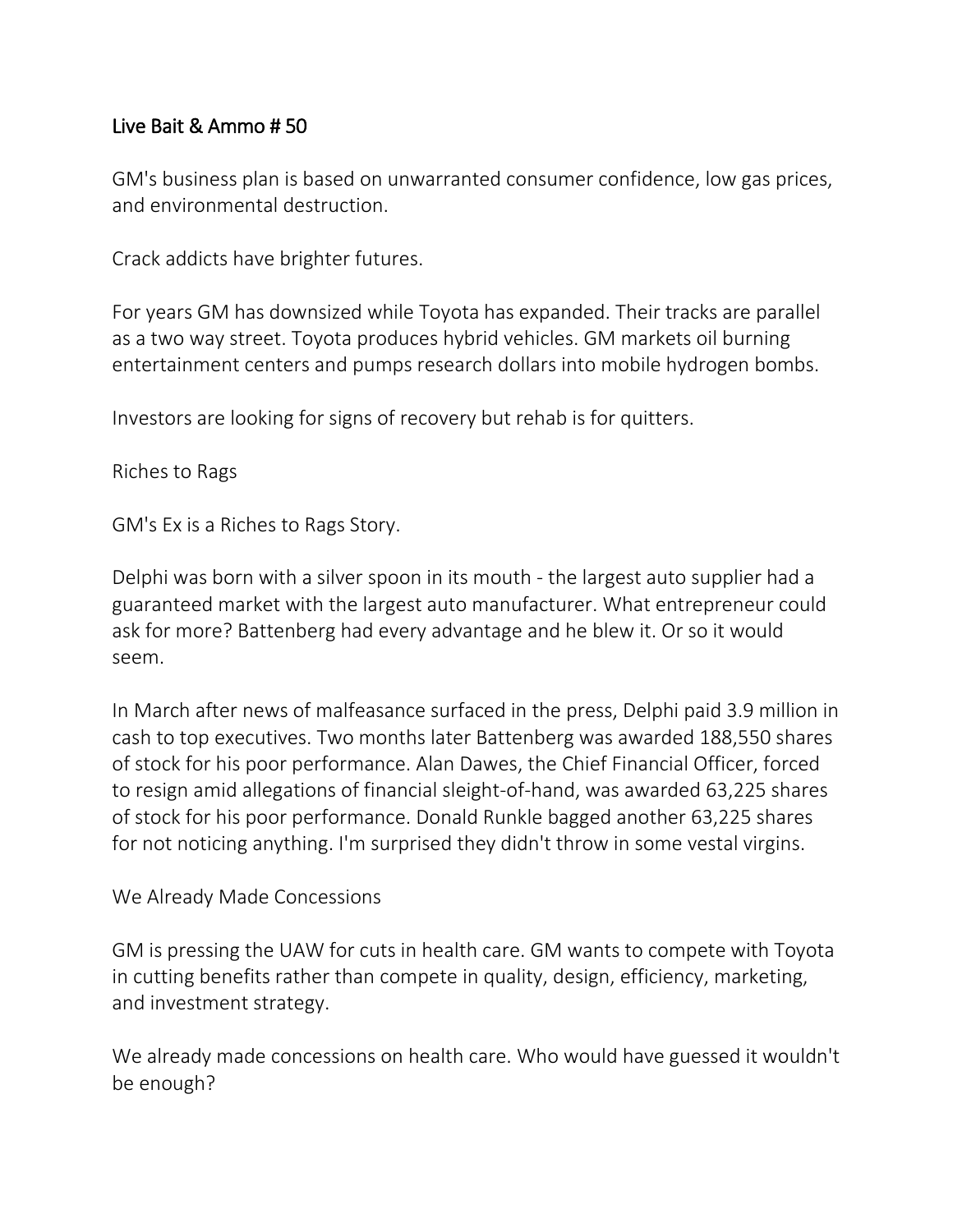In 2003 the UAW agreed to remove the health care factor from the cost of living calculation purportedly because UAW members had full medical benefits and weren't affected by inflation in medical care.

If we agree to increase premiums and copays will the COLA be fully restored and reimbursed?

On top of that concession, 2 cents is diverted from COLA every quarter to "secure pension improvements for current retirees and surviving spouses." It doesn't sound like much until you multiply it times sixteen quarters times 135,000 UAW members times the number of hours worked.

We also accepted higher copays for prescriptions and doctor visits.

Furthermore, the UAW agreed not to press the companies to fulfill their contractual commitments to Secure Employment Levels. Those 6,000 jobs will save more money than the annual cost of health care.

In addition GM wants to cut an additional 25,000 jobs over the next three years.

Where is the trade off? What does the UAW rank and file receive in return for concessions on jobs and health care? And how does the International mobilize workers to resist concessions?

## Dear Miss Manners

On June 9 Shoemaker called a meeting for all Delphi and GM Local Chairpersons and Presidents paid for by joint funds which means that management paid for a union meeting and joined the meeting to influence discussion on contractual issues.

Maybe we should ask Miss Manners : If my date picks up the tab, am I expected to put out? Or will he be satisfied if I just listen real attentively to everything he has to say?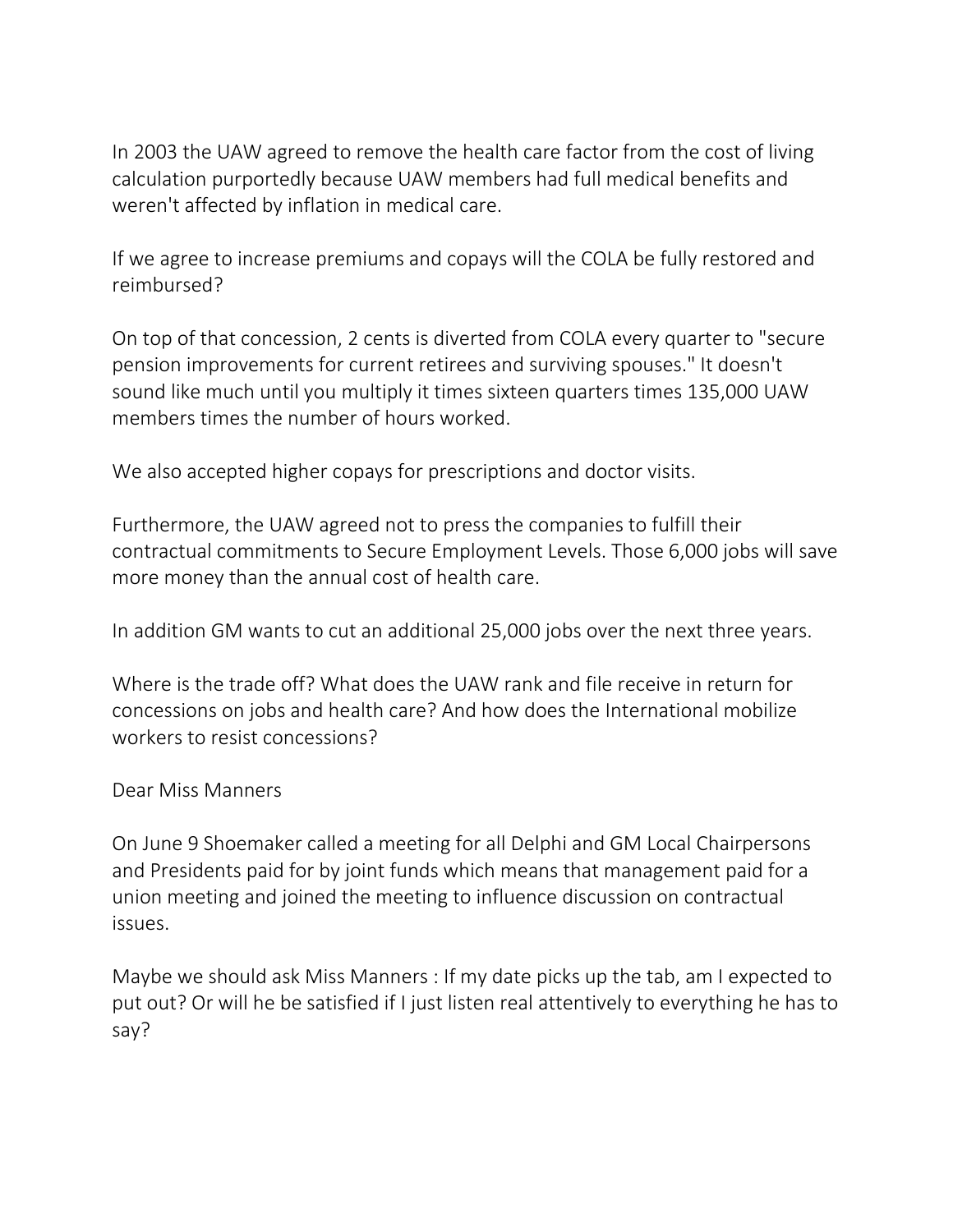Shoemaker insisted the UAW would not reopen the contract, but rather would work within the confines of the contract to reduce health care costs for the company.

Not for union members, for the company- that is what "jointness" means. If the contract is not reopened, the UAW will claim victory. And the rank and file will not be required to ratify the concession though they would in effect be subsidizing management's incompetence, i.e., more "jointness".

## Dodging Accountability

In March Chrysler and UAW VP Nate Gooden blazed the trail on concession without ratification. The gentleman's agreement requires active and retired Chrysler members to pay deductibles between \$100 and \$1,000 for health care that was free the year before.

Concessions don't save jobs, improve products, or sell vehicles. If UAW members agreed to pay for their own medical insurance, GM would not reduce the price of its cars. The Board of Directors would simply reward themselves. The only legitimate solution is Universal Health Care. The UAW should take the lead and reject all concessions until All Americans have Full and Equal Access to Health Care.

Wagoner is dodging accountability. Wagoner complains about health care costs but neglects to mention the \$9 billion GM paid for recall and warranty costs in 2004, or the one billion Saturn has lost every year since its inception. Hell, Wagoner paid Fiat \$2 billion for a warm gelato. Why should UAW members subsidize Wagoner's incompetence?

Gettelfinger acted tough in April when he refused to open the GM-UAW contract. Shoemaker even went so far as to echo what GM said to steelmakers who pleaded to renegotiate price agreements with GM . "A contract is a contract is a contract," he intoned sternly.

Bluster is the mark of a con.

Shake Hands and Come Out Grinning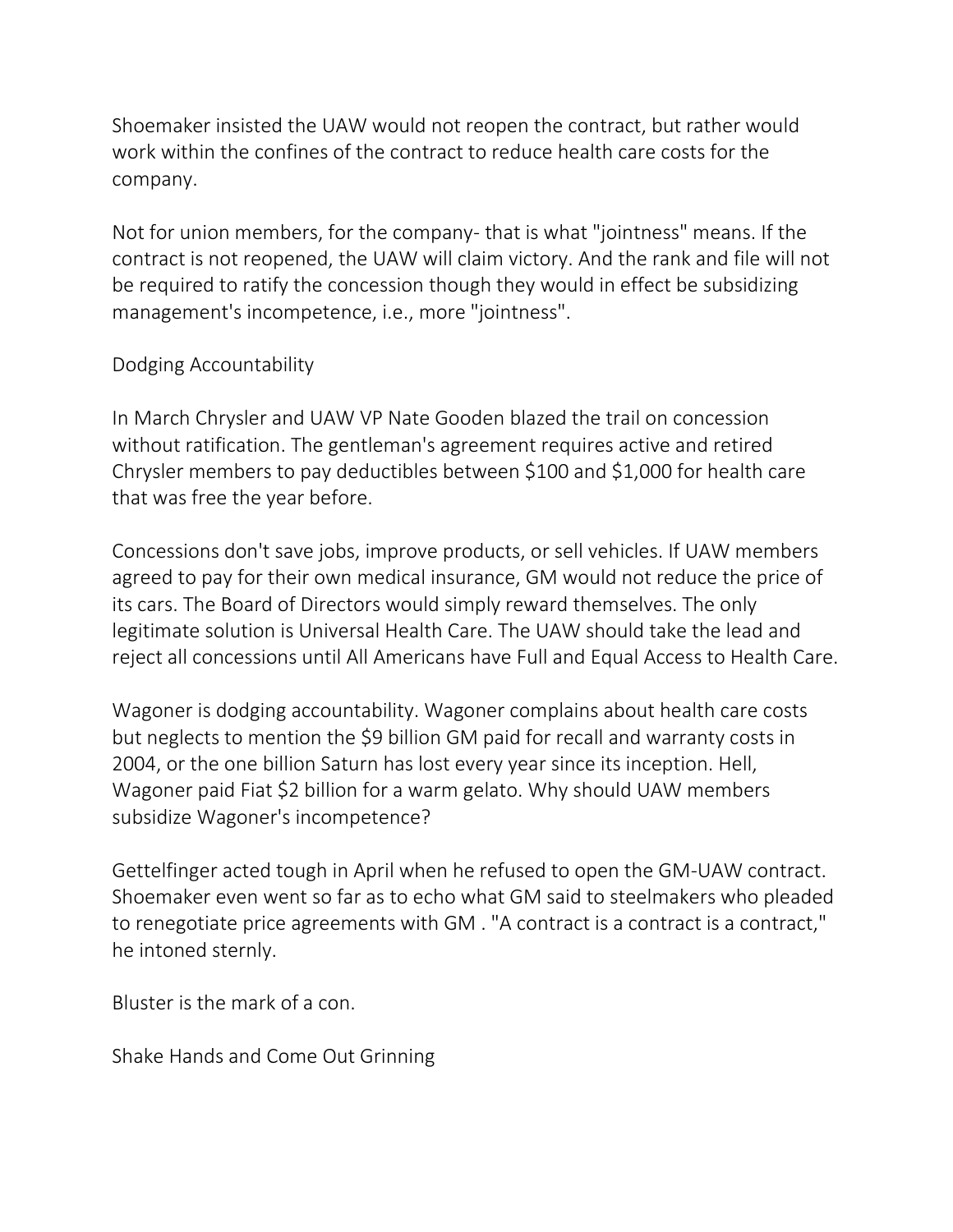The gentlemen have blown smoke and shaken hands. GM will reduce health care costs through workforce reduction and the cooperation of union officials. The rank and file won't have any say. It was apparent at the June 9 meeting that the International didn't have a strategy to mobilize members other than stand down.

GM and Ford can now cut as many jobs as they please with the UAW's blessing. Job cuts will save the automakers big bucks, but it's bloodletting for the rank and file and euthanasia for the union.

Anyone who has worked the line knows job cuts mean speed up, overload, excessive overtime, and health and safety hazards. Production doesn't slow down when the workforce is reduced. The jobs just get harder, faster, longer, and more dangerous.

GM's diktat on job cuts as a counterpunch to the competition didn't score many points with investors or employees but parts suppliers are biting their nails down to the knuckles.

The Three C's

In keeping with the corporate policy of making suppliers sacrifice, the UAW reopened the contract with Visteon and agreed to permit the sale or closure of thirteen plants. Delphi is next on the agenda. According to GM, Delphi costs them 2 billion a year in price and warranty penalties. Delphi and the UAW will meet again on June 21. History and recent concessions at Visteon indicate some Delphi plants are on the chopping block.

In recent years many plants formerly owned by the Big Three were forced into "separation agreements." The restructuring has instigated massive concessions, intolerable working conditions, and a gross neglect of ergonomic standards. The Corporations are breaking the union into smaller, more isolated, and thus more manageable pieces. Without a world view independent of the capitalists, the Union has no strategy other than the Three C's- Cooperation, Collusion, and Capitulation.

You Can't Destroy an Idea